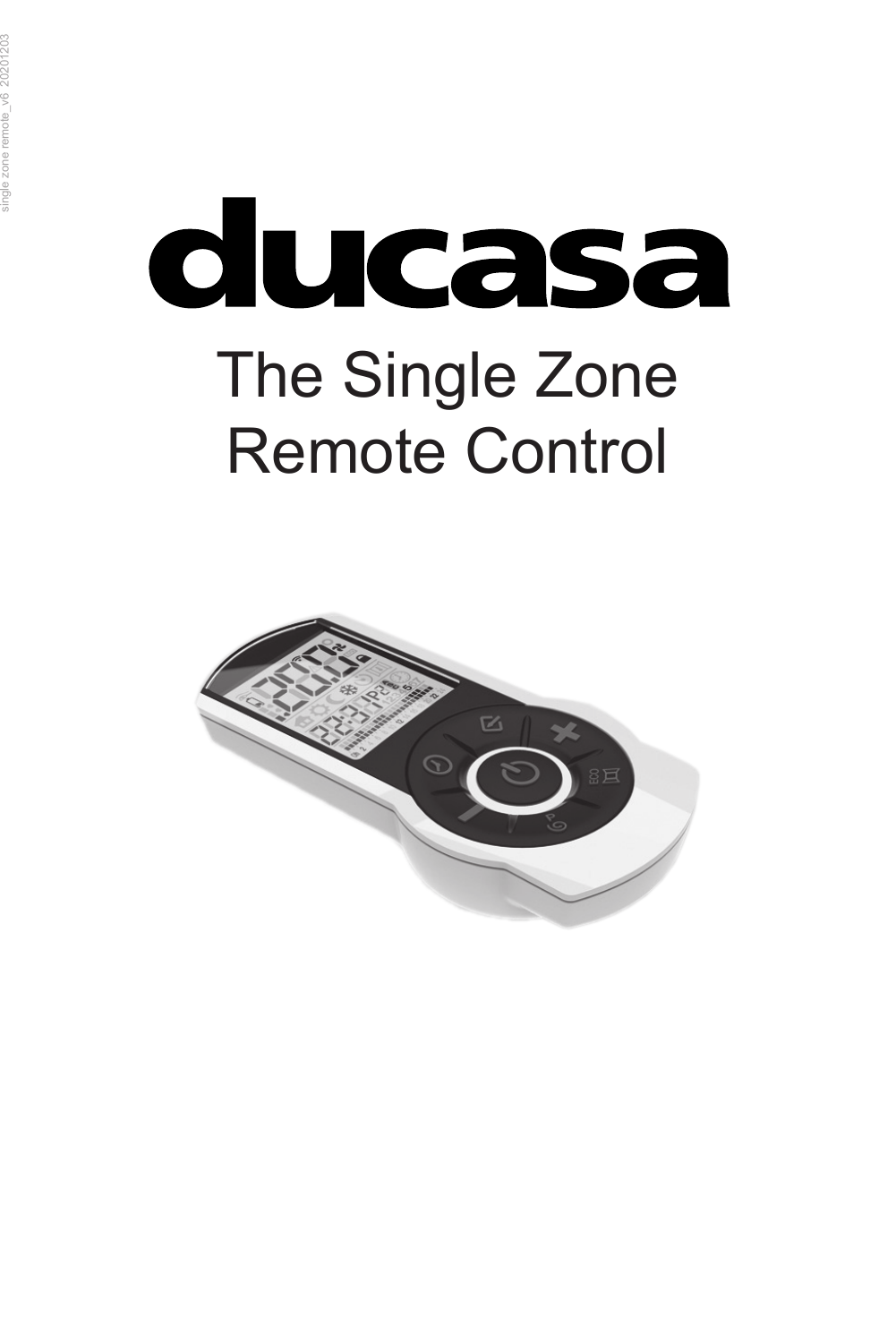### The Single Zone Remote Control

#### **General Description**

The remote control communicates with the radiator using infra-red signal from a maximum distance of 10m from the appliance and requires 2x AAA batteries.



#### **Setting the Time**

Once the batteries have been installed the LCD screen will display all symbols for 3 second after which the date and time need to be set.

- 1. Set the day using the + or button and press the mode button to accept.
- 2. Next set the hour using the + or button and the mode button to accept again.
- 3. Set the minutes with the + or button at which point pressing the mode button will accept the final change and the remote will go into stand-by mode.

#### **Selecting the Operation Mode**

The operation mode can be selected using the mode button; these are the same as those on the radiator and have the same function unless specified below.

#### ducasa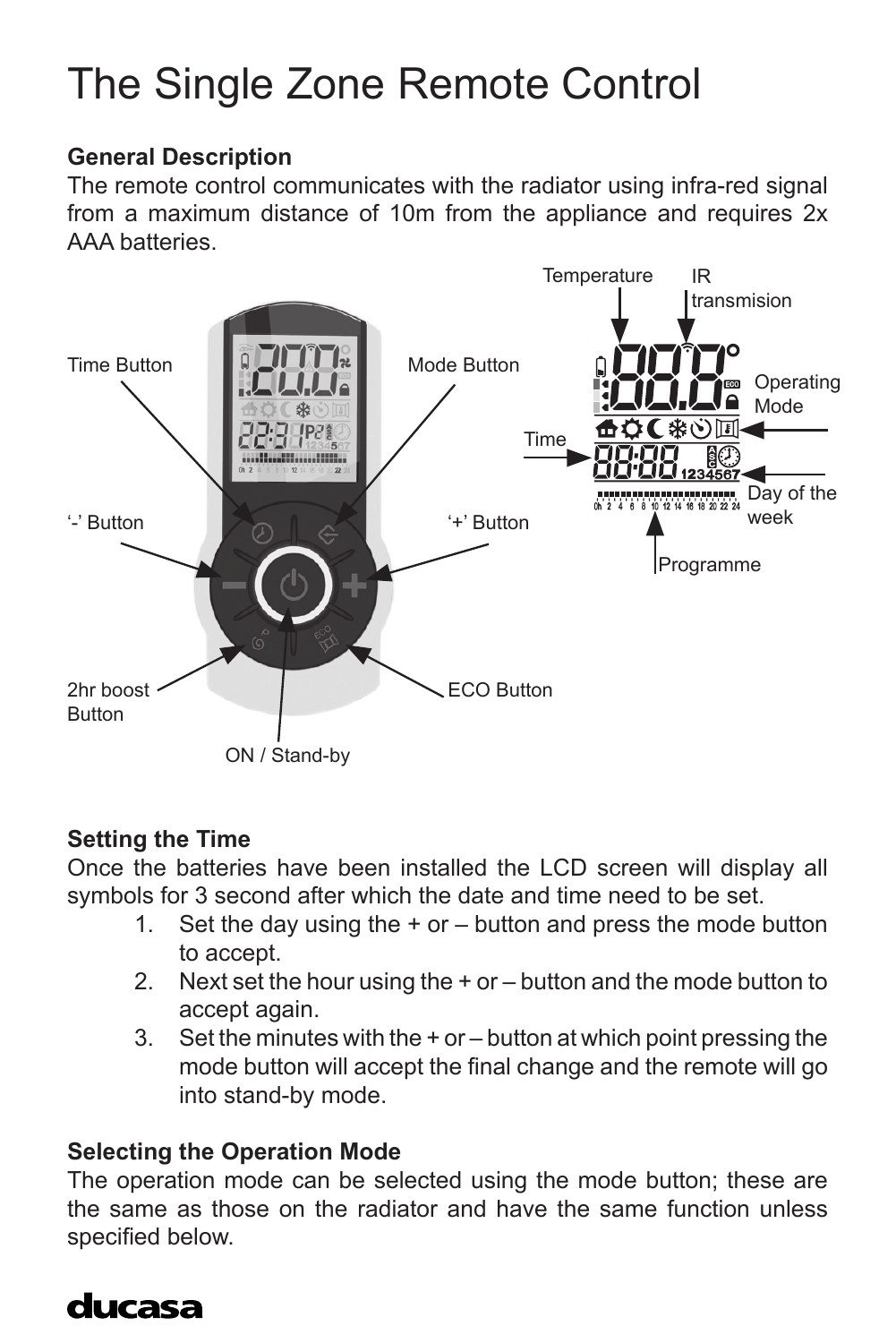#### **Comfort and Economy Temperature Setting**

To set the temperature for both the comfort and economy modes; select the desired mode using the mode button and set the temperature using the + or – buttons. The economy temperature can never be set higher than the comfort temperature.

#### **Programme Mode**

To set the user programme press the time button and the current day will flash. Accept the day, hour and minutes using the mode button, after which the user programme can be selected in the same method as completed on the radiator control end.

#### **IR Transmission**

Any alterations made using the remote control will be sent to the radiator via an IR signal after 1 second of inactivity. This can be seen by the IR transmission symbol flashing in the top right hand corner.

#### **Keypad lock (MCR & Richmond)**

This function allows the user to lock the keypad on the remote to avoid inadvertent changes. It also locks all the buttons apart from the standby button. To enable the Keypad lock function, press both the mode and + buttons together for 3 seconds. To disable the function, repeat the same procedure.

#### **OPEN WINDOW DETECTION FUNCTION**

To enable the "open window detection" function, press both the ECO and - buttons together for 3 seconds.

To disable the function, repeat the same procedure.

#### **2-Hour Boost**

This mode will force continued heating for 2 hours independent of room temperature, after this time the radiator will return to the previously operated mode.

To activate press the 2-Hour Boost button, 2H will now be shown on the display of both the radiator and the remote. To cancel press the 2-Hour Boost button.

#### **Low Battery Warning**

When the battery level is low, the correspondent icon will appear on the display. Replace the batteries as soon as possible.



#### ducasa